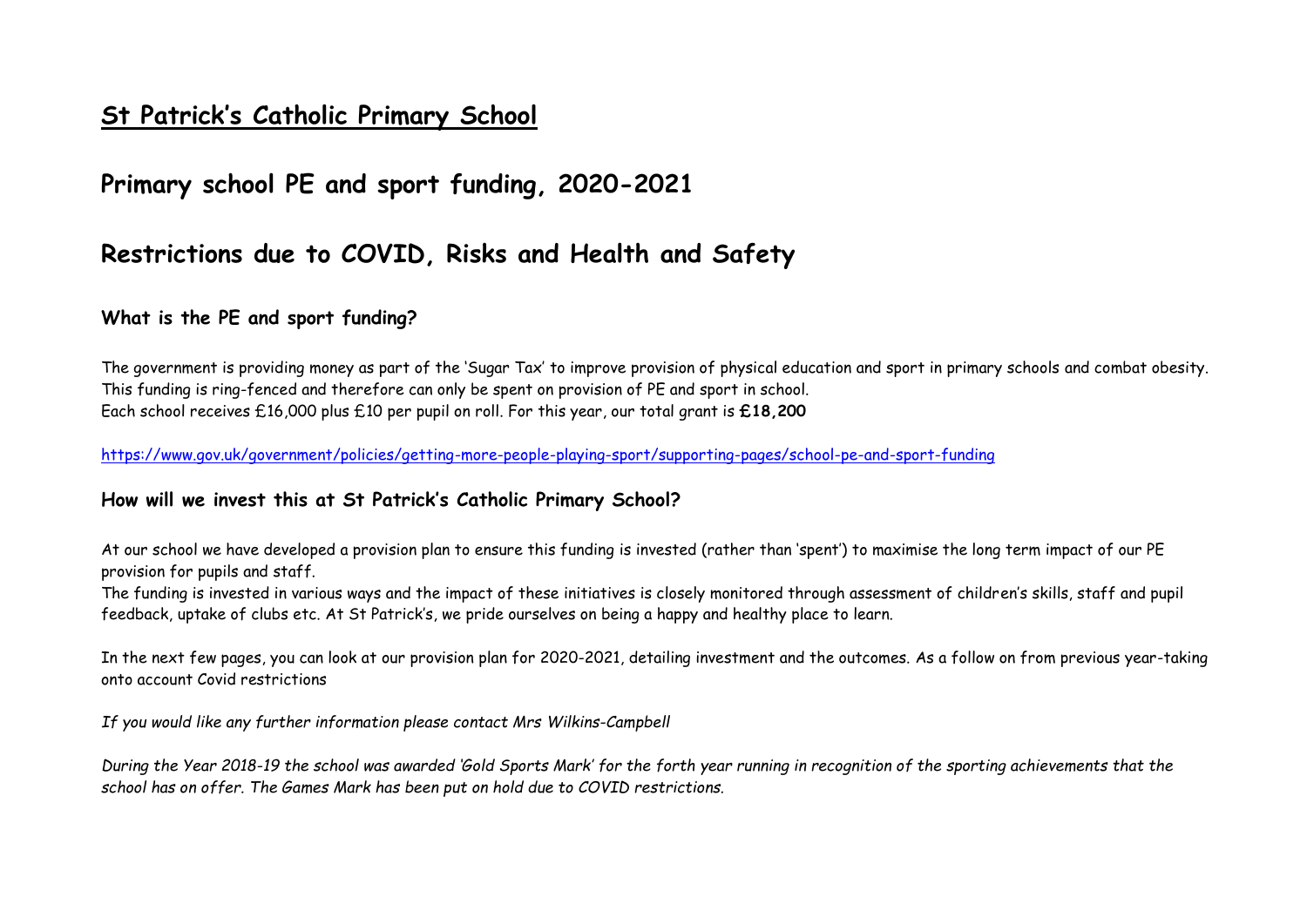*Swimming has not taken place due to COVID restirctions*

**Provision plan, 2019-20-21**

#### **Green text = new initiatives**

**Ofsted inspection guidance\* which lists the following factors:**

- **1. the increase in participation rates in such activities as games, dance, gymnastics, swimming and athletics**
- **2. the increase and success in competitive school sports**
- **3. how much more inclusive the physical education curriculum has become**
- **4. the growth in the range of traditional and alternative sporting activities**
- **5. the improvement in partnership work on physical education with other schools and other local partners**
- **6. links with other subjects that contribute to pupils' overall achievement and their greater social, spiritual, moral and cultural skills**
- **7. the greater awareness amongst pupils about the dangers of obesity, smoking and other such activities that undermine pupils' health**

\* Ofsted directed inspectors to consider the impact of the funding on pupils' lifestyles and physical wellbeing by taking account of these factors (*Subsidiary guidance:*

*Supporting the inspection of maintained schools and academies Ofsted, January 2014; reference no: 110166*). Current guidance for inspections is more general; we choose to continue to refer to this guidance as it is very comprehensive and therefore supports rigour.

- **1. the engagement of** *all* **in regular physical activity – kick-starting healthy active lifestyles**
- **2. the profile of PE and sport being raised across the school as a tool for whole school improvement**
- **3. increased confidence, knowledge and skills of all staff in teaching PE and sport**
- **4. broader experience of a range of sports and activities offered to all pupils**
- **5. increased participation in competitive sport**

| Key achievements to date: | Areas for further improvement and baseline evidence of need: |
|---------------------------|--------------------------------------------------------------|
|---------------------------|--------------------------------------------------------------|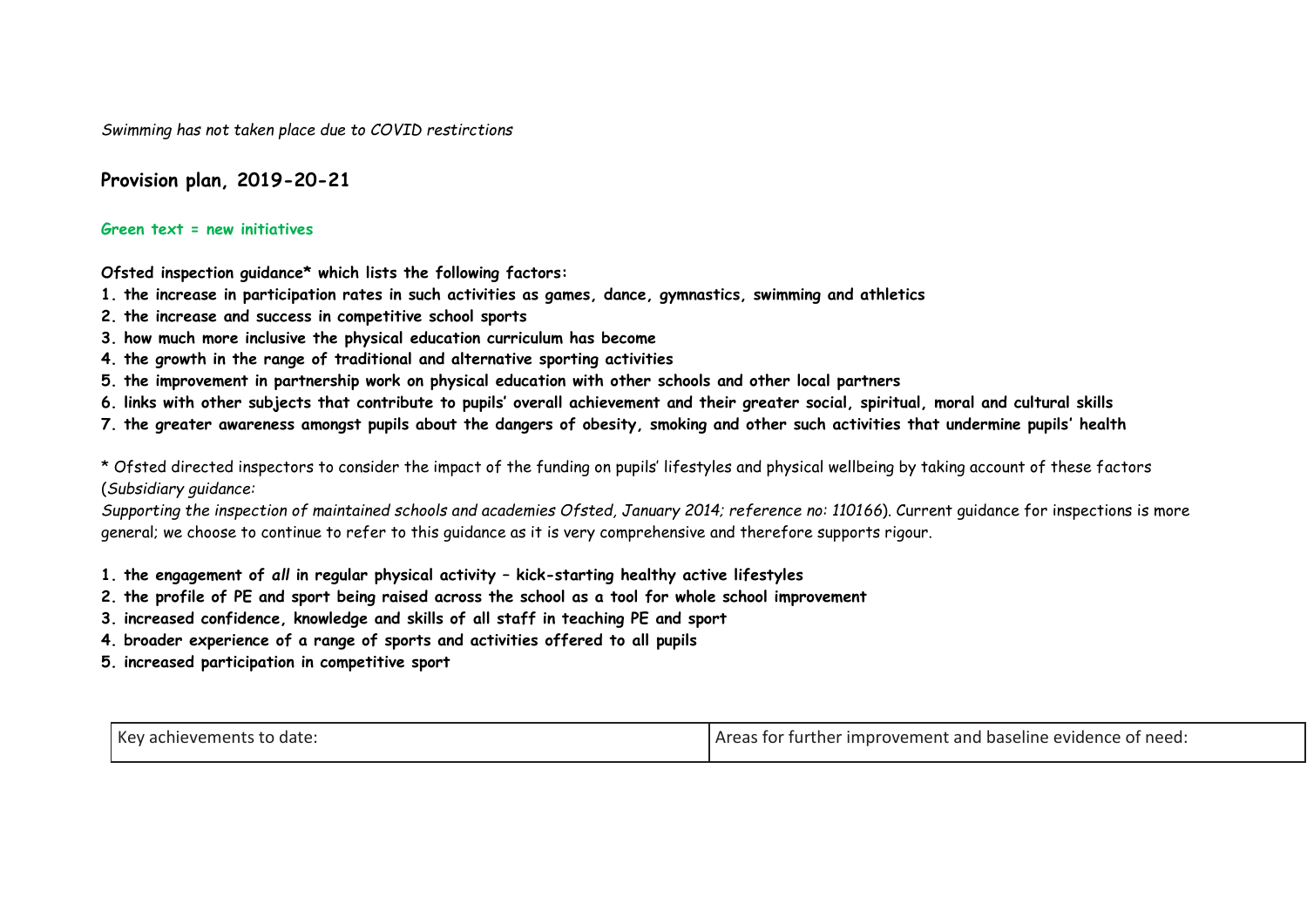| Targeting mental health of pupils through organised theme days and sporting     | To further develop pupil's emotional well-being. Due to COVID gaps.              |
|---------------------------------------------------------------------------------|----------------------------------------------------------------------------------|
| levents.                                                                        | To identify pupils who fall behind through differentiated lessons and support.   |
| Achieved Gold for the Fourth Year running in the Schools Games Mark             | To help promote personal development, positive behavior and welfare of students. |
| Encouraged all children to be active and achieve 60 mins participation/day      | To develop a robust tracking and assessment tool for attainment                  |
| Revised after school clubs to promote health and sport in lower KS1.            | To increase the percentage of children able to swim 25m by the end of Year 6     |
| Developed in school and after school sports provision to ensure more sports and | To apply for and achieve Platinum Sports Mark                                    |
| activities are being covered to engage and cater for more children.             |                                                                                  |
| Encourage the less able and reluctant children to participate                   |                                                                                  |
|                                                                                 |                                                                                  |
|                                                                                 |                                                                                  |

| Actions and Strategies            | Intention                            | Impact and Sustainable Outcomes (to be completed July 2021)   |
|-----------------------------------|--------------------------------------|---------------------------------------------------------------|
| Professional Development          |                                      |                                                               |
| Continue to access all sporting   | Extend CPD opportunities for the     | All Staff are confident and competent to deliver high quality |
| opportunities with the All Saints | whole staff-through accessing MSP    | PE (more confidence through more sustained teaching)          |
| Family of schools                 | offer                                | Good practice is shared and feedback given to drive the       |
| Joining Mansfield Schools         | All teachers plan, teach and assess  | effective development of PE                                   |
| Partnership                       | their own PE lessons                 |                                                               |
| Pupil discussions                 | Continued CPD supported by Mansfield | Evidence:                                                     |
| Teacher survey                    | Schools Partnership                  | Courses have been attended and lessons have been observed     |
|                                   |                                      | by PE leader.                                                 |
|                                   |                                      | Our Link PE Governor has attended the OFSTED course and       |
|                                   |                                      | reports back termly of PE within school                       |
|                                   |                                      |                                                               |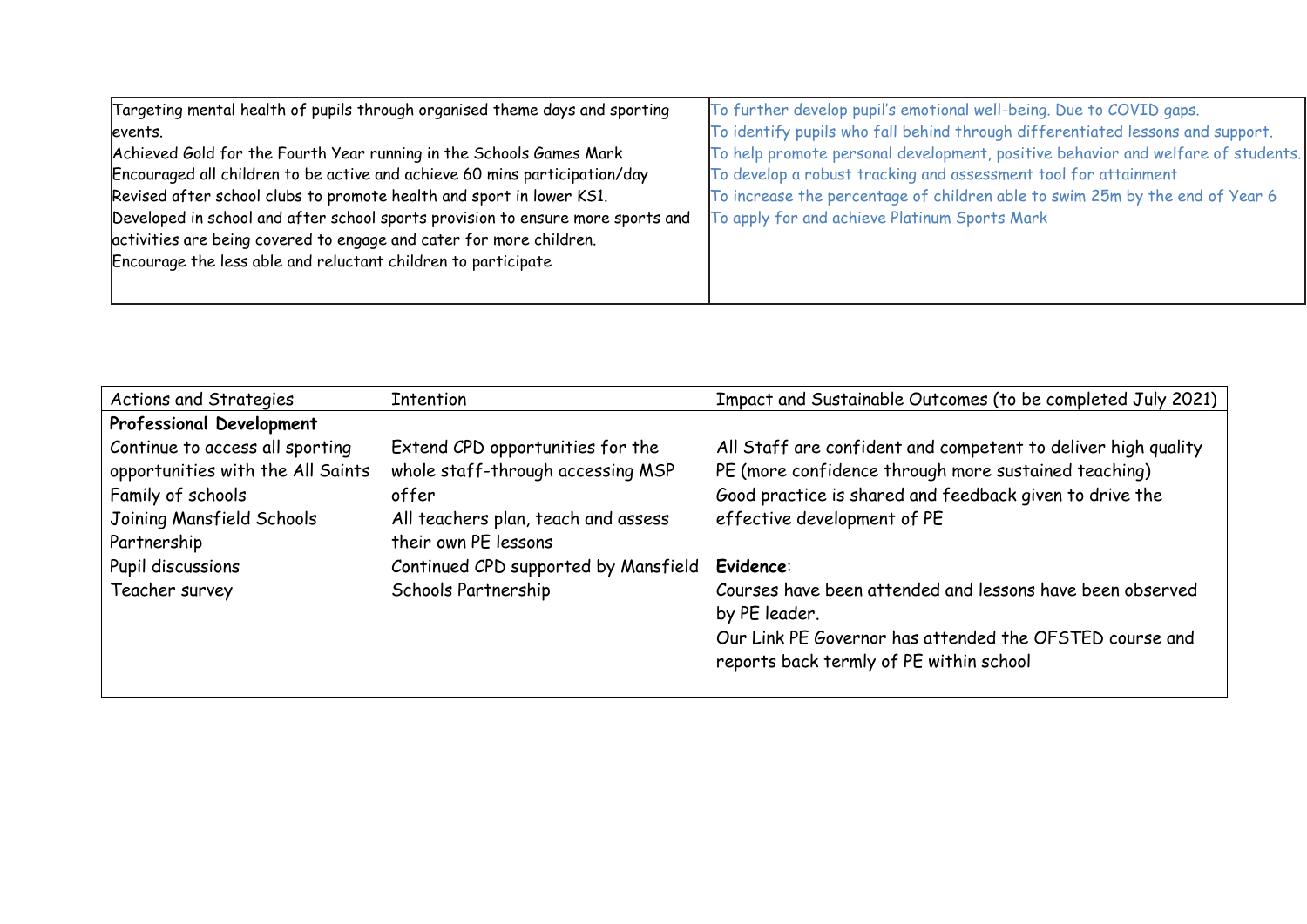| Curriculum Development            | All staff following the new National    | Lesson observations and learning walks- improve links with   |
|-----------------------------------|-----------------------------------------|--------------------------------------------------------------|
| Continue to plan a broad and      | Curriculum confidently and              | Governors (May 2021)                                         |
| engaging PE curriculum for all to | competently, using a range of teaching  |                                                              |
| meet the requirements of the      | styles.                                 | Planning and assessment                                      |
| national curriculum               |                                         |                                                              |
|                                   | Teachers to use 'GET SET FOR PE'        | At the end of the swimming sessions all pupils will have     |
| Sports premium used to develop    | scheme to support PE teaching and       | developed confidence in the water with the majority being    |
| outdoor and adventurous           | assessment                              | able to swim at least 10m building to 25m by the end of KS2. |
| learning opportunities            |                                         | (difficult to ascertain due to lockdown situation)           |
|                                   |                                         |                                                              |
| Support swimming within Year      | All pupils able to have the opportunity | Swimming has not taken place due to COVID restrictions       |
| Three within curriculum time.     | to swim 25m by the end of KS2           |                                                              |
|                                   | starting with lower KS2.                |                                                              |
| Outdoor orienteering for KS2 in   |                                         |                                                              |
| the Summer term-using nearby      |                                         |                                                              |
| local places of interest          |                                         |                                                              |
| (Sherwood Pines)- residential     |                                         |                                                              |
| placements for all KS2 children   |                                         |                                                              |
|                                   |                                         |                                                              |
|                                   |                                         |                                                              |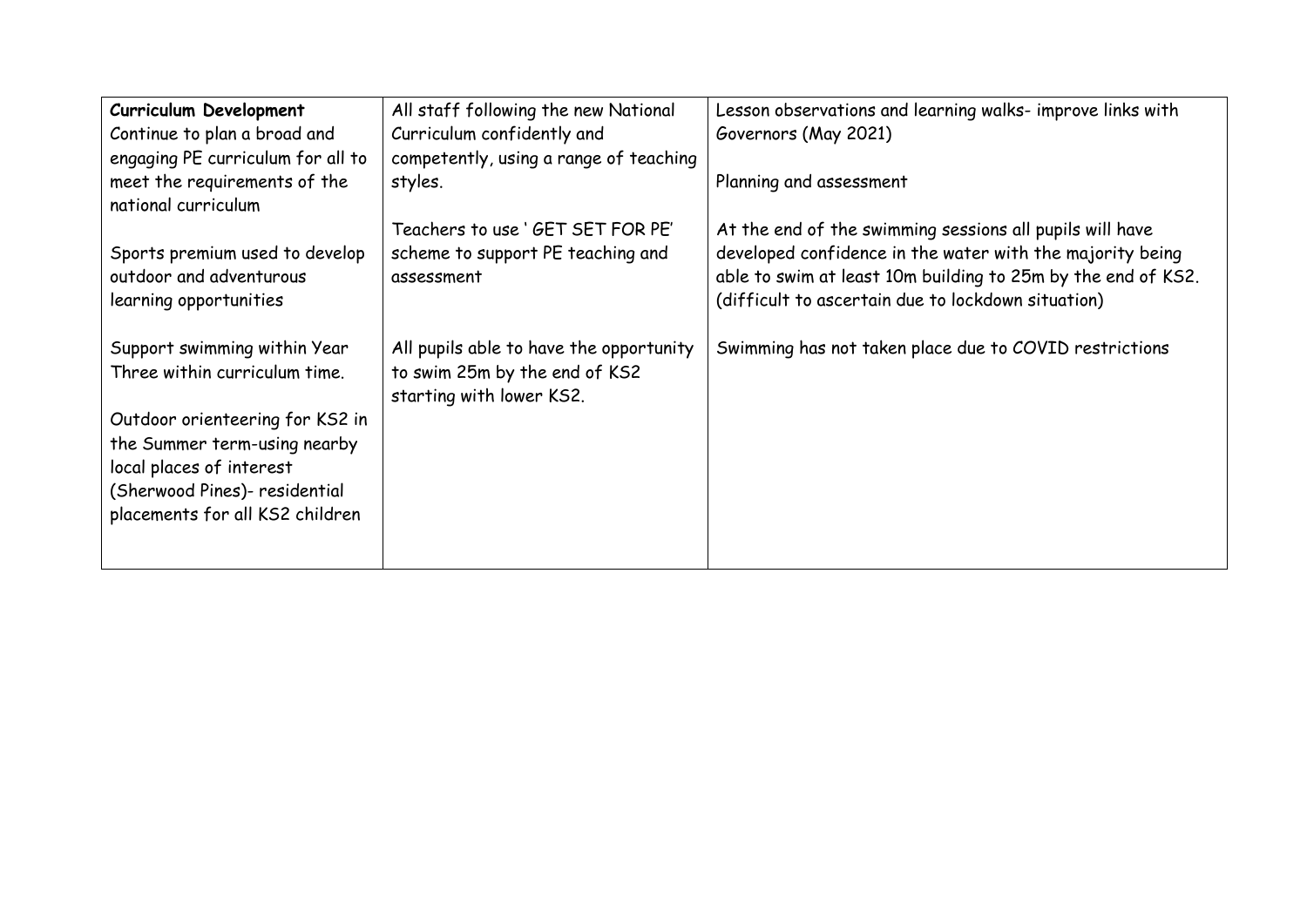| Achievement of pupils                                                                                                                         | An increase in the standards of                                                                                           | Pupils participate in the calendar of sporting events.                                                                                                           |
|-----------------------------------------------------------------------------------------------------------------------------------------------|---------------------------------------------------------------------------------------------------------------------------|------------------------------------------------------------------------------------------------------------------------------------------------------------------|
| Ensure good or better teaching                                                                                                                | Teaching and Learning across all areas                                                                                    |                                                                                                                                                                  |
| is consistent.                                                                                                                                | of the P.E. curriculum.                                                                                                   | Increase in pupils participating in a range of extra curricular<br>provision                                                                                     |
| Extend the range of extra                                                                                                                     | A wide choice of extra curricular                                                                                         |                                                                                                                                                                  |
| curricular provision.                                                                                                                         | activities available (refer to extra<br>curricular timetables).                                                           | Assessment for learning is used by all staff in PE                                                                                                               |
| (This has not happended due to                                                                                                                |                                                                                                                           | There is a sound assessment process which staff are confident to                                                                                                 |
| COVID restrictions)                                                                                                                           | Assessment criteria adopted and                                                                                           | use that accurately assesses pupil's progress                                                                                                                    |
| Develop a simple assessment tool to<br>support staff in planning lessons<br>that ensure progress is being made<br>with all pupils. Follow the | teachers using this to assess<br>achievement and progress feeding this<br>into planning. (Weaving into the<br>Curriculum) | Progress in PE is monitored and provision is provided to raise<br>standards where needed<br>Pupil's progress is reported to parents and carers at the end of the |
| assessment tool from GET SET 4 PE                                                                                                             |                                                                                                                           | year. (changes due to lockdown reporting)                                                                                                                        |
| Employ private coaches with                                                                                                                   | To raise the status of active<br>participation within school in line with                                                 | The majority of pupils make good or outstanding progress in PE.                                                                                                  |
| expertise to work alongside the<br>teacher in upskilling them. CPD<br>Not happened due to COVID<br>restrictions                               | requirements of Gold Sports Mark                                                                                          | The majority of pupils enjoy and achieve in PE                                                                                                                   |
| Applied for the Sports Mark Gold                                                                                                              |                                                                                                                           |                                                                                                                                                                  |
| Award -Not happened due to covid                                                                                                              |                                                                                                                           |                                                                                                                                                                  |
| restrictions                                                                                                                                  |                                                                                                                           |                                                                                                                                                                  |
|                                                                                                                                               |                                                                                                                           |                                                                                                                                                                  |
| Extra Curricular activity                                                                                                                     | The range of extra curricular                                                                                             | Participation rates - A huge variety of clubs now available and all are                                                                                          |
|                                                                                                                                               | opportunities has increased and included<br>those requested by pupils.                                                    | well attended.                                                                                                                                                   |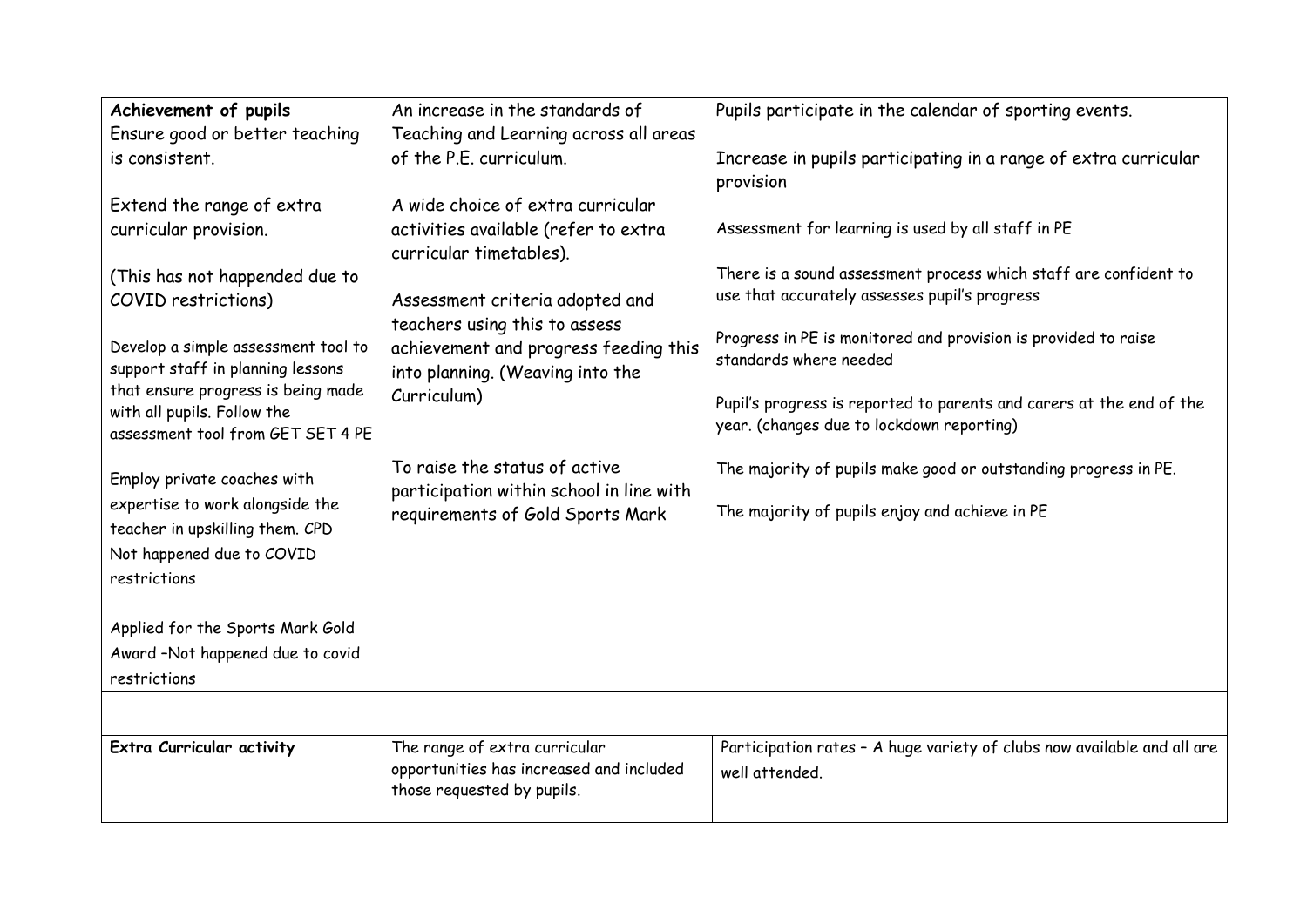| This has not happened due to<br><b>COVID</b> restrictions<br>Audit, plan and develop lunch and<br>after school activities, using<br>volunteers, staff and coaches, as<br>well as young leaders in order to<br>increase the number of extra                                                                                                            | The extra curricular opportunities include<br>those for our SEND/Pupil Premium pupils<br>which responds to their wants and needs.<br>Engagement and enjoyment at lunch and<br>break times increases.<br>Behaviour improved in and out of the<br>classroom. | Pupil discussion and parental surveys to evaluate the clubs currently<br>in place and suggestions for improvements/other activities.<br>Pupil voice developed (due to sports leaders and sports captains-<br>house captain representatives)<br>Children to develop a Blog on the School Games website                                                                                                            |
|-------------------------------------------------------------------------------------------------------------------------------------------------------------------------------------------------------------------------------------------------------------------------------------------------------------------------------------------------------|------------------------------------------------------------------------------------------------------------------------------------------------------------------------------------------------------------------------------------------------------------|------------------------------------------------------------------------------------------------------------------------------------------------------------------------------------------------------------------------------------------------------------------------------------------------------------------------------------------------------------------------------------------------------------------|
| curricular opportunities.<br>Develop and implement a young<br>sports leaders programme.<br>Midday supervisors trained to<br>organise and support playground<br>games.<br>Implement a promotion campaign to<br>ensure as many children as possible<br>attend extra-curricular clubs<br>regularly.<br>To analyse participation and<br>attendance rates. | Improve school attendance in targeted<br>pupils.<br>PE physical activity and school sport<br>has a high profile and are celebrated<br>across the life of the school.                                                                                       | Frequent updates on the schools website of achievements<br>Feedback from Young Leaders - organisation, resources needed. (in<br>progress due to lockdown this has been started but is on hold)<br>Monitoring attendance regularly and fed back to governors.<br>Behaviour logs - monitor frequency of events.<br>Children's achievements out of school celebrated in class, in<br>assemblies and on the website. |
| Competitive opportunities<br>Promote competitive opportunities<br>for all pupils across school in both<br>intra and inter school formats.                                                                                                                                                                                                             | 55% of young people represent their<br>school.<br>30 % of young people are part of<br>community clubs that the school has links<br>to talented students are signposted to                                                                                  | Number of clubs and participation rates to be audited<br>Joined Mansfield partnership - attended Cross Country<br>Football matches to be arranged through inter school<br>competitions.                                                                                                                                                                                                                          |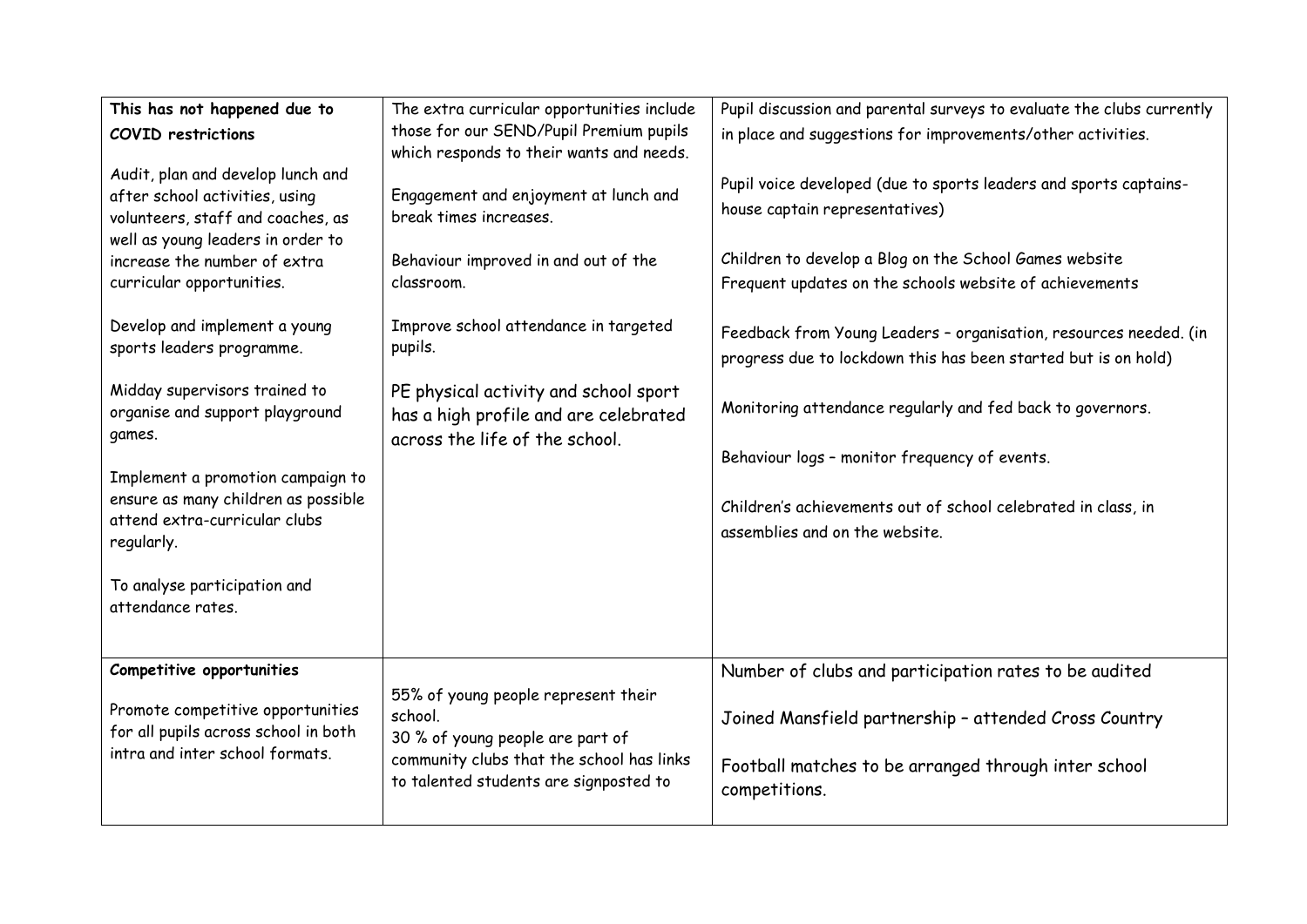| Implement a reward system that<br>celebrates achievements in sport eg                 | appropriate sports clubs or other<br>pathways.                                                                                       | Virtual leagues organised in football and Netball (Netball on<br>hold due to Summer sports inactivity due to Covid) |
|---------------------------------------------------------------------------------------|--------------------------------------------------------------------------------------------------------------------------------------|---------------------------------------------------------------------------------------------------------------------|
| effort, fair play, teamwork.                                                          |                                                                                                                                      |                                                                                                                     |
| Ensure that all sports coaches and<br>instructors employed to support                 | Pupils recognise the wider benefits of<br>participating in sport and consider it an<br>important part of their development.          | Many family of schools tournaments attended at All Saints<br>and Mansfield Partnership                              |
| after school sports clubs are quality<br>assured.                                     | The extra-curricular sport provision is of<br>high quality and delivered safely by school                                            | Sports captains from Y6 organised inter house sports<br>tournaments.                                                |
| Make links with the community<br>(local schools) for competitions and<br>tournaments. | staff and quality assured coaches.                                                                                                   | Sports day Summer Term (not occurred due to lockdown)                                                               |
|                                                                                       |                                                                                                                                      |                                                                                                                     |
| Awareness of healthy lifestyles                                                       | All pupils consistently make healthy<br>lifestyle choices that are celebrated and                                                    | Science food week - Mansfield partnership - Healthy Eating                                                          |
| Develop and implement a healthy<br>active lifestyle programme.                        | shared.                                                                                                                              | Healthy tuck shop - link to School Council                                                                          |
| Develop and implement a young<br>active leaders programme.                            | Positive attitudes towards healthy active<br>lifestyles are encouraged among pupils and<br>staff and extended to parents and carers. | Covered in the DT sections of the new curriculum (covered in some<br>classes)                                       |
| Through the 'Change for Life'<br>Initiative develop an awareness of                   | All pupils meet the nationally<br>recommended activity levels.                                                                       | P.E. lessons linked to health and fitness (particularly for vulnerable<br>and key worker children during lockdown)  |
| good health and exercise.                                                             |                                                                                                                                      | Change for Life club up and running- after school                                                                   |
|                                                                                       |                                                                                                                                      | Awarded Healthy Schools Award (awarded 2015-16)                                                                     |
| Engaging the least active                                                             | Targeted pupils increase activity levels                                                                                             | Change for Life club up and running.                                                                                |
| Identify and target those children<br>who are least active. Through                   | Improved school attendance in targeted<br>pupils.                                                                                    | No clubs due to COVID restrictions- all virtual                                                                     |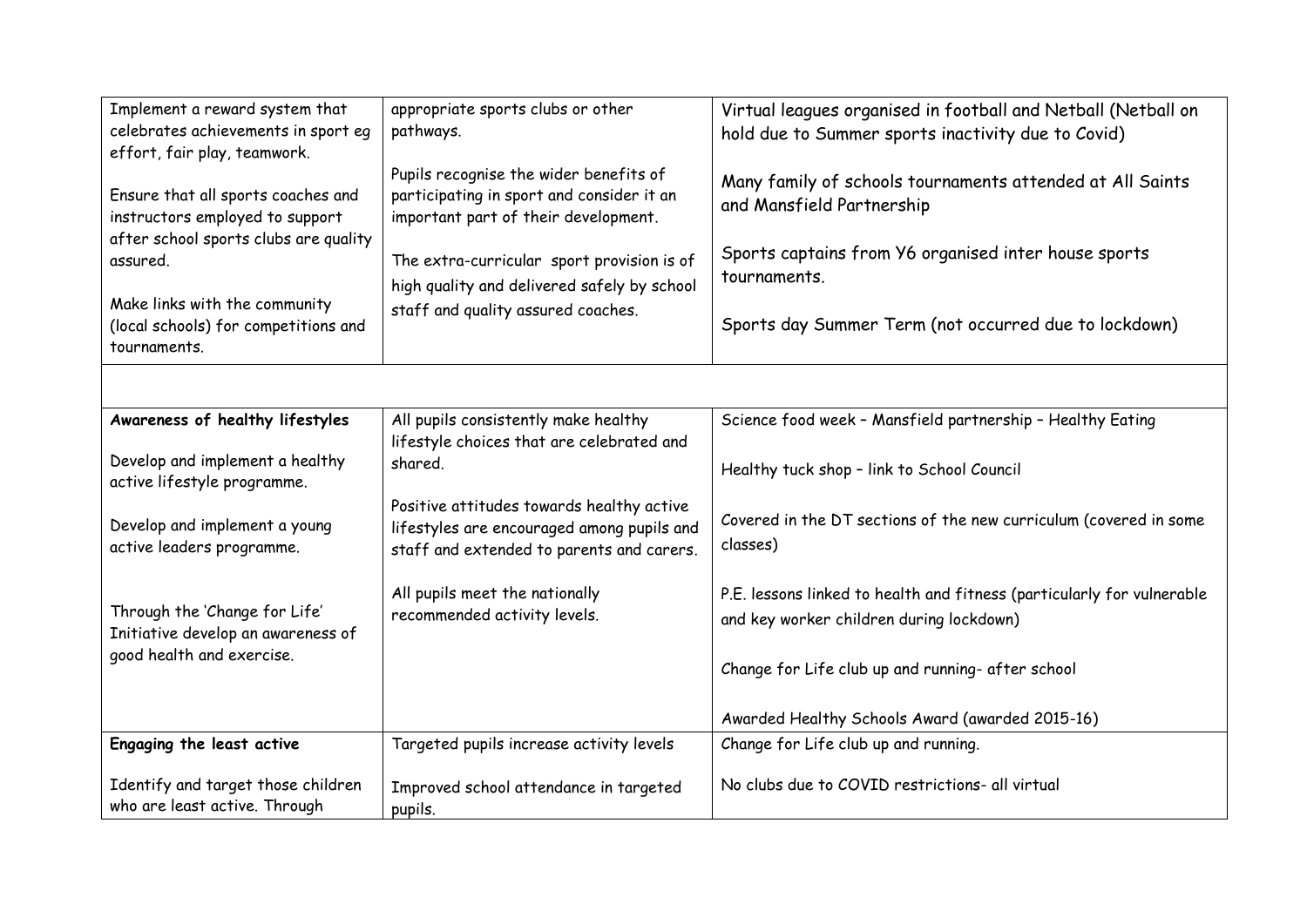| consultation with children set up<br>events to engage and motivate<br>pupils.<br>Implement a Change4life<br>programme                                                                                                                                                                                                                                                                             | Improved attitudes towards learning<br>impacting on attainment in targeted pupils<br>Parents of targeted pupils engaged and<br>attending school activities                                                                                                                                                                                                                                                                                                            | All pupils including Pupil Premium have the opportunity to engage in<br>sports within the school. |
|---------------------------------------------------------------------------------------------------------------------------------------------------------------------------------------------------------------------------------------------------------------------------------------------------------------------------------------------------------------------------------------------------|-----------------------------------------------------------------------------------------------------------------------------------------------------------------------------------------------------------------------------------------------------------------------------------------------------------------------------------------------------------------------------------------------------------------------------------------------------------------------|---------------------------------------------------------------------------------------------------|
| Impact on whole school priorities<br>Identify and target pupils who<br>require support with<br>attendance, behaviour and<br>attitudes to learning<br>Develop a whole school approach<br>to rewarding pupils, building on<br>sport values to improve school<br>ethos and pupils social and moral<br>development.<br>Look at the Sports Mark<br>sporting areas and work towards<br>these principles | PE, physical activity and school sport<br>$\bullet$<br>are contributing towards improving<br>attendance and behaviour for targeted<br>groups<br>Pupils understand the contribution of<br>$\bullet$<br>physical activity and sport to their<br>overall development<br>School values and ethos are<br>complemented by sporting values<br>There are fewer instances of poor<br>behaviour in targeted pupils<br>Attendance has improved across the<br>$\bullet$<br>school | Attendance registers<br>Behaviour logs<br>Pupil discussion<br>Progress and attainment data        |

#### **Further plans for 2019-20-21**

Continue to extend extra curricular provision including broadening the range of activities on offer.

- Badminton
- Mansfield Town Football

Continue to work alongside Mansfield Schools Partnership to extend competitive and CPD opportunities.

CPD opportunities (OFSTED OWRSKSHOP)

Work with the family of schools to develop the role of the Sports Leader.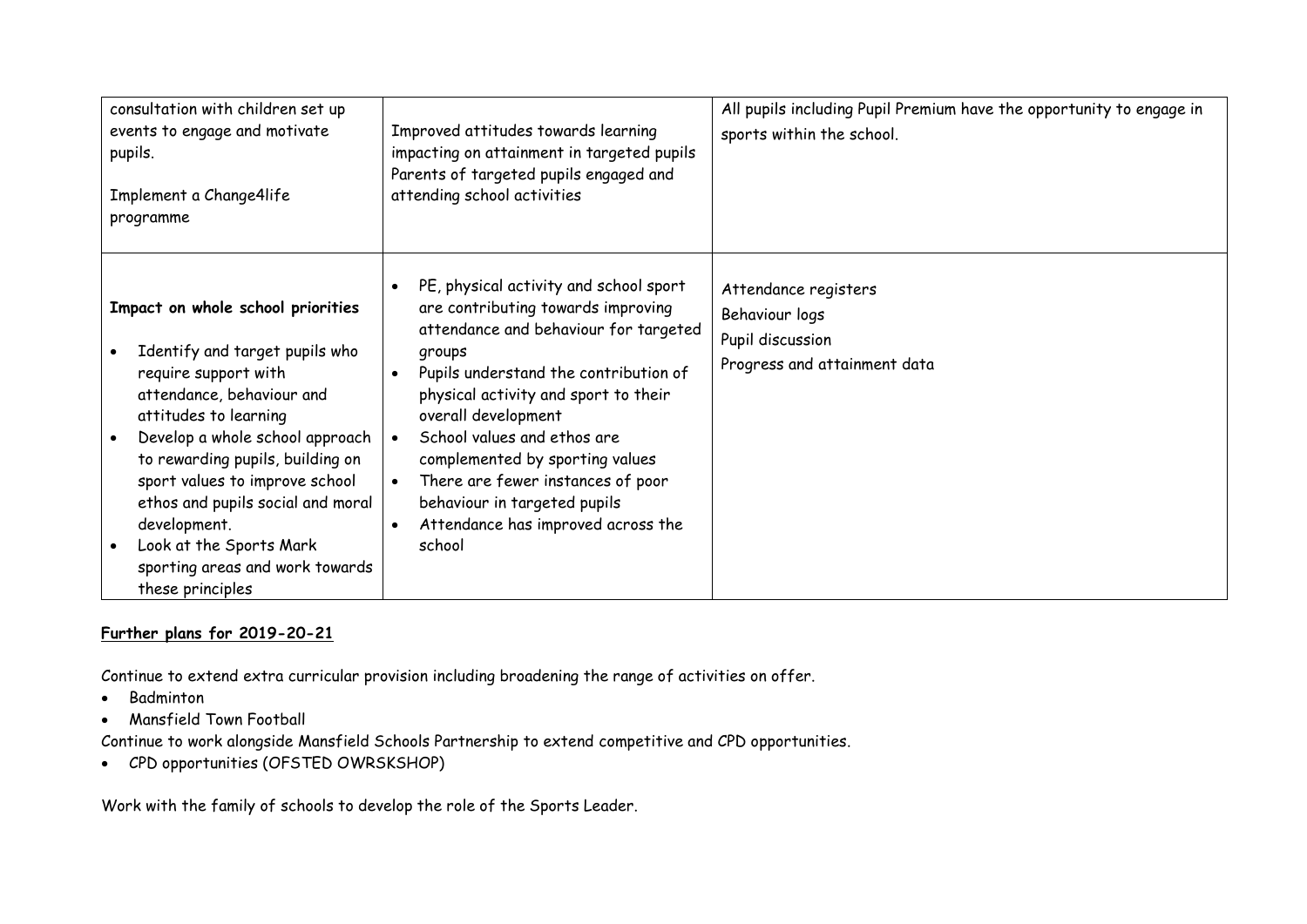Work with All Saints and Mansfield Schools Partnership on leading in sports for this year

Opportunities to try new sports on offer with support from outside coaches with the aim of finding new talent.

Badminton and Football for all

Expose the children to a range of sporting opportunities by inviting in outside providers in order to enthuse all children.

- Badminton
- Mansfield Town in the Community

Revised curriculum, to meet new National Curriculum (2014), will see even greater focus on health and active learning

Complete the Health check and hightlight and identify 'hot spots' encourage more active lifestyles

Give children opportunities to learn basic first aid (now provided through Mansfield Schools Partnership) Not completed due to COVID

Change for life club to have high profile within the school with Summer rewards on offer for the children –reported on

Blog sporting achievements and successes

Maintain 'Gold Sports Mark' and aim for Platinum (folder in process and Platinum put on hold for the academic year 2019-20)

**Provision plan, 2019-20-21**

| <b>Initiative</b>              | Intention              | Outcomes                                              |
|--------------------------------|------------------------|-------------------------------------------------------|
| Basic first Aid trainer taster | As part of the Schools | All children will have some experience of 'first aid' |
| session                        | Partnership            |                                                       |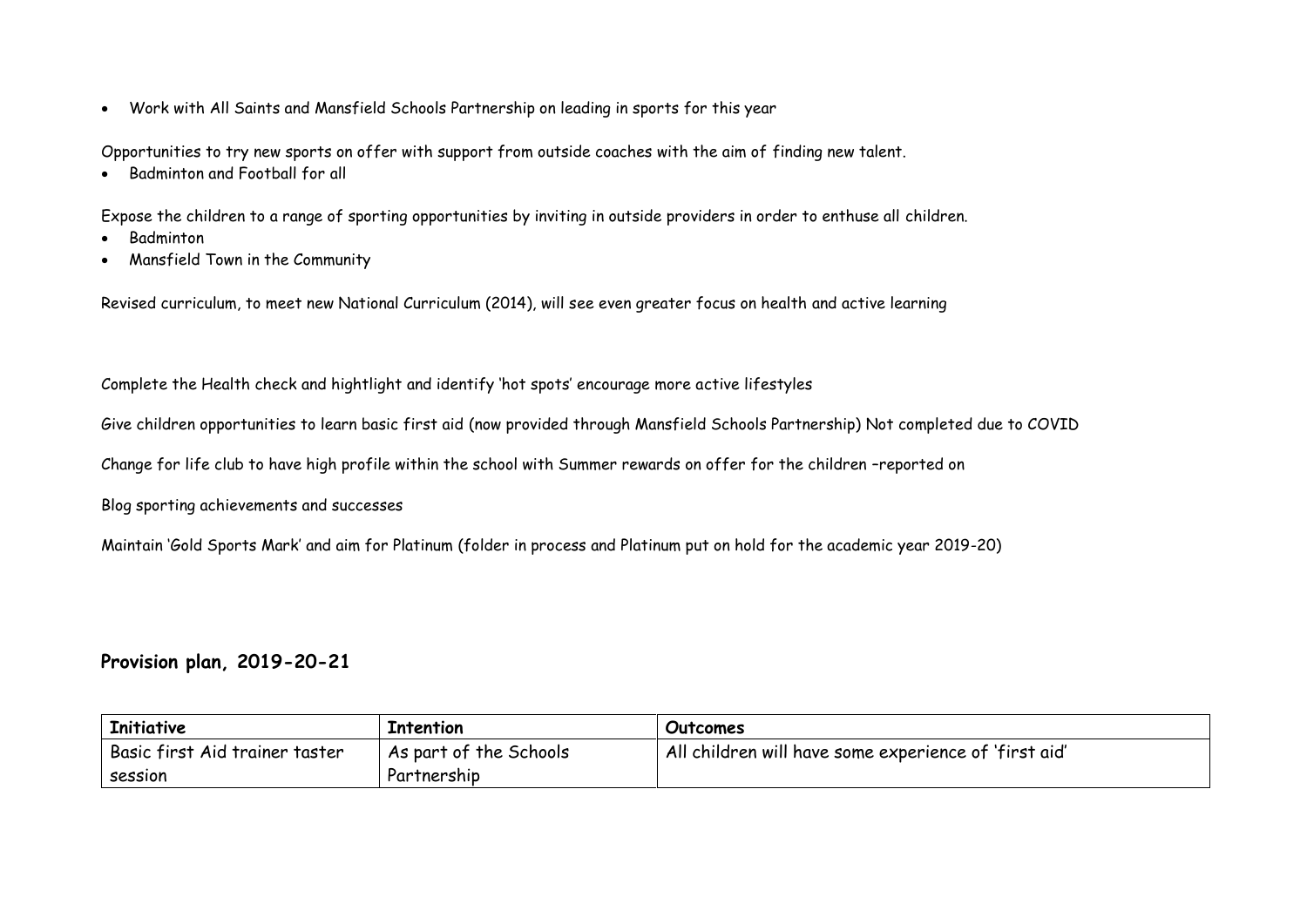| Purchase of support from All<br><b>Saints</b>                                                                                               | $£40 \times 5$                                    | Established a positive relationship with secondary PE Teacher<br>Increase in participation and success of pupils in Family of schools<br>events, provide all year 5 children with Play Leader training |
|---------------------------------------------------------------------------------------------------------------------------------------------|---------------------------------------------------|--------------------------------------------------------------------------------------------------------------------------------------------------------------------------------------------------------|
| Purchase support from<br>Mansfield Schools Partnership                                                                                      | £500                                              | Support and encourage children to participate in school<br>competitions at various levels                                                                                                              |
| CPD training for staff                                                                                                                      | £600                                              | Improvement in the quality of teaching and learning, especially in<br>the progress made by pupils and shown in their enjoyment                                                                         |
| Purchase of PE equipment to<br>extend sporting provision in a<br>wider range of sports                                                      | £3000 to purchase a broader<br>range of equipment | Improvement in the quality of teaching and learning, especially in<br>the progress made by pupils and shown in their enjoyment                                                                         |
| Use of sports coaching to<br>develop CPD within school                                                                                      | £5000                                             | All staff including new members to be proficient in delivering PE<br>across the curriculum                                                                                                             |
| Employ specialist coaches to<br>work alongside teachers in<br>providing PE sessions for the<br>children and up skilling the<br>teachers CPD | £3500                                             | Broaden the range of sports available to the children and train<br>staff in new styles of sports                                                                                                       |
| Bus and minibus hire to attend<br>sporting festivals and events                                                                             | £1500                                             | To transport children to events in order to give them the<br>opportunity to attend festivals                                                                                                           |
| <b>Investment in Forest Schools</b><br>Training $\times$ 1<br>First Aid Forest School training<br>Forest School equipment                   | £2000+£1000                                       | To develop physical activity for the children and promote outdoor<br>physical education and activities                                                                                                 |
| Introduce balancability (learning<br>to ride a balance bike) for the<br>younger children                                                    | £500                                              | To develop skills teaching for younger children                                                                                                                                                        |